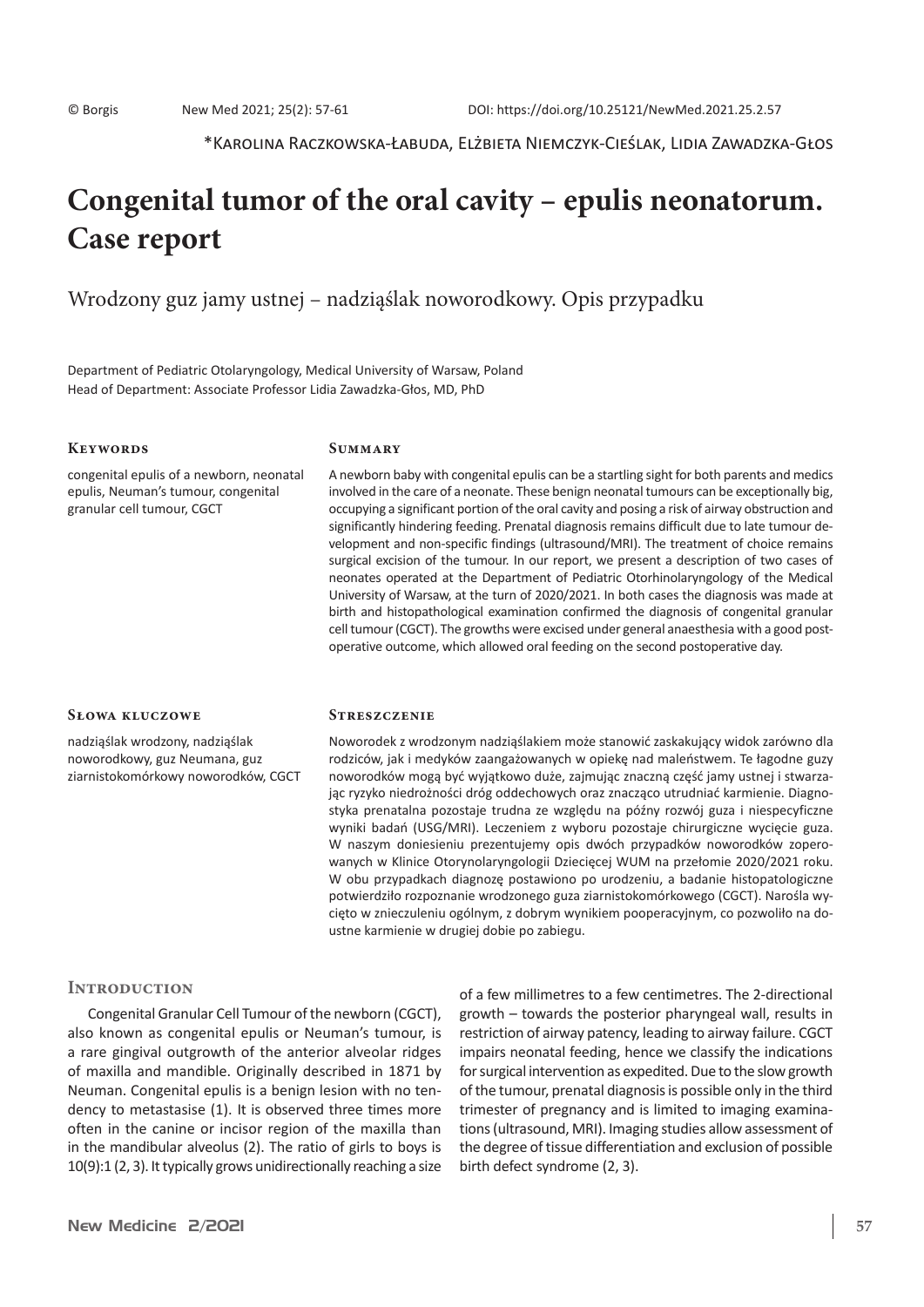We present a description of two cases of CGCT, female newborns, hospitalized at the Department of Neonatology, of the Medical University of Warsaw, operated at the turn of 2020/2021 by surgeons of the Department of Pediatric Otorhinolaryngology, WUM.

#### **Methodology**

This case report presents the diagnostic process, treatment and 4-month follow-up of two female patients (operated on the  $4<sup>th</sup>$  and  $6<sup>th</sup>$  day of life) with postoperatively confirmed granulosa cell tumour in histopathological examination.

# **Results**

In 2020/2021 (December-February), 2 patients with Neuman's tumour were operated on the Department of Pediatric Otorhinolaryngology, WUM. In both cases they were female newborns. The first girl (Sz.Z.) (fig. 1) underwent surgery on the 4th day of life; the patient with G1P1 was born at 39 EGA with 7-8-9-10 Apgar points, weight 3610 g, pregnancy complicated by maternal genital tract infection – GBS (+). The second patient (S.K.) (fig. 2) was operated on in the 6th day of life. The girl with G1P1, born at 41 EGA with 9-10-10-10 Apgar points, weight: 3640 g; course of pregnancy uncomplicated. In the case of Sz.Z. intraoral examination revealed an elastic, smooth-surface, pedunculated mass measuring  $1.5 \times 1.0 \times 0.5$  (cm<sup>3</sup>) in the region of alveolar 72-74 (mandibule, left side). In the case of second girl (S.K.) a  $1.0 \times 1.2 \times 0.5$  (cm<sup>3</sup>) tumour was located in the region of the future maxillary canine, also on the left side. In both cases, a single lesion was found covered with smooth, unaltered gingival mucosa. Both tumours prevented normal closure of the mouth and interfered with breastfeeding. Simple surgical excision under general anaesthesia was indicated as the method of treatment. In patient Sz.Z., a mucosal flap was dissected and approximated with dissolvable sutures., in patient S.K. a simple excision was proceded (fig. 3). The removed growths were



**Fig. 2.** Congenital epulis of the maxilla (typical location). Patient S.K.

subjected to histopathological examination obtaining the result: congenital granular cell tumor/congenital epulis neonatorum. The uncomplicated postoperative period allowed breastfeeding of both girls on the second day after the surgery. Newborns were followed up for 5 days postoperatively and discharged home. The follow-up visits confirmed proper healing with the correction of the primary alveolar cavity (figs. 4-7). Follow-up examinations were performed 1 week, 1 month and 3 months after surgery. In both patients, the alveolar processes are covered with mucosa of regular morphology.

## **Discussion**

There are a multitude of terms in the literature of congenital epulis (CE) – congenital granular cell tumour; congenital granular cell myoblastoma; congenital granular cell fibroblastoma, or Neuman's tumour (1-3). Regardless of its name, it is a rare, benign tumour of undetermined aetiology (1-14). Growths (CE) are a heterogeneous group of tumours derived from undifferentiated mesenchymal cells, fibroblasts, myoblasts, histiocytes, Schwann cells, or odontogenic epithelium (3-6). Some authors raise the issue of hormonal (estrogen) dependence of the tumour, due to predominance of the female sex (2, 3, 6). The ratio of girls to boys is on average 9:1 (8-10:1) (2, 3, 7).





**Fig. 1.** Congenital epulis of the mandible. Patient Sz.Z. **Fig. 3.** Patient S.K. – status after simple tumour excision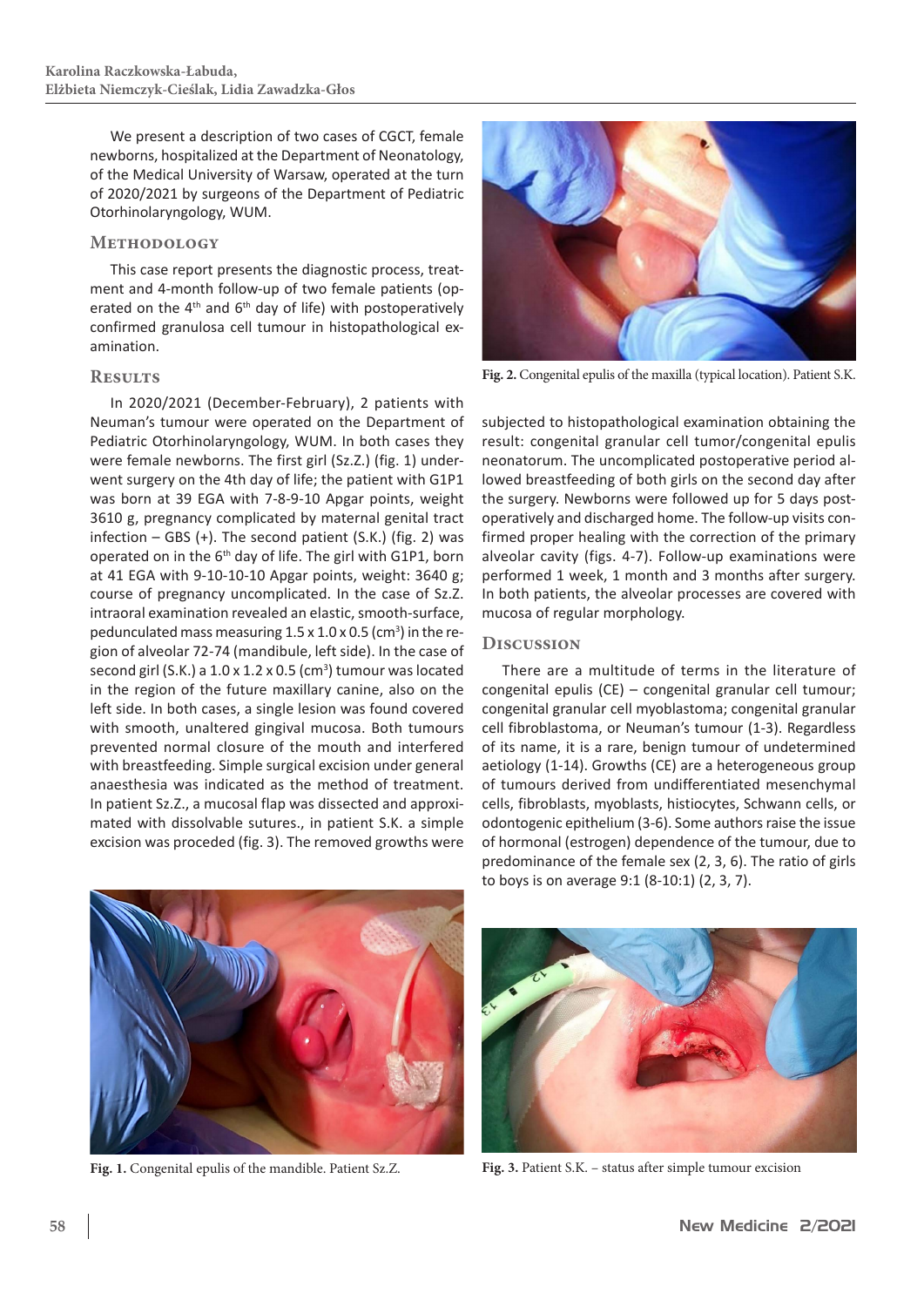

**Fig. 4.** Patient Sz.Z. – one week after tumour removal with dissection of the mucosal flap. Remnants of a dissolvable suture can be seen



**Fig. 5.** Patient S.K. – one week after removal of Neuman's tumour



**Fig. 6.** Patient Sz.Z. – one month after surgery

In general, congenital epulis is an isolated pathology, without association with known congenital syndromes. Nevertheless, in single reports before 2000, we can find reports of Neuman's tumour co-occurrence with polydactyly (8), goiter (9), X chromosome trisomy (8), polyposis (10, 11), mandibular hypoplasia (11), or neurofibromatosis(12) – which is not confirmed in our two observations.

Clinically, a congenital epulis of neonatorum is a single, hard tumour with a smooth surface, more rarely multiple lobes, pedunculated or with a wide base, pink rarely red and nontender on palpation (fig. 8). Its size varies from a few millimetres to about 10 cm at its widest diameter (13). The dimensions of our patients' tumours can be described as average, they were  $1.5 \times 1.0 \times 0.5$  (cm<sup>3</sup>) and  $1.0 \times 1.2 \times 0.5$  (cm<sup>3</sup>) respectively. The typical location of congenital granular cell tumour (CGCT) is the alveolar process of the maxilla, lateral to the midline, in the area of the canines and incisors (2, 14) (fig. 2). The analogous location on the mandible is involved three times less frequently (2) (fig. 1) – as in the case of patient Sz.Z. Multiple lesions or maxillary and mandibular locations have been described in 5-16% of cases (15) of Neuman's tumors.

Out of more than 200 cases of epulis neonatorum described in the English literature, spontaneous regression has been documented in only eight cases (4), hence the recommendations in the literature to adopt a wait-and-see and non-operative stance in selected cases of congenital granulosa cell tumors in which no feeding or respiratory disorders are found. Both of our patients required feeding through a gastric probe before surgical removal of the lesion (fig. 1), which was the basis for qualification for the expedited procedure.

The gold standard management for CGCT is complete surgical excision under general (16) or local (17) anaesthesia within hours (3) to several days (16, 18) after birth. The literature contains isolated case reports of excision of congenital epulis using carbon dioxide laser (18) and erbium-chromium-yttrium-scandium-galus-garnet (Er, Cr: YSGG) laser (19). No recurrence of CE has been reported after surgical excision, even if the removal was incomplete, and the dentition in the area of the lesion usually remains intact (20, 21). It is worth noting that in the first patient from our Clinic, a mucosal flap was dissected at the site of



**Fig. 7.** Patient S.K. – one month after surgery **Fig. 8.** Morphology of congenital epulis

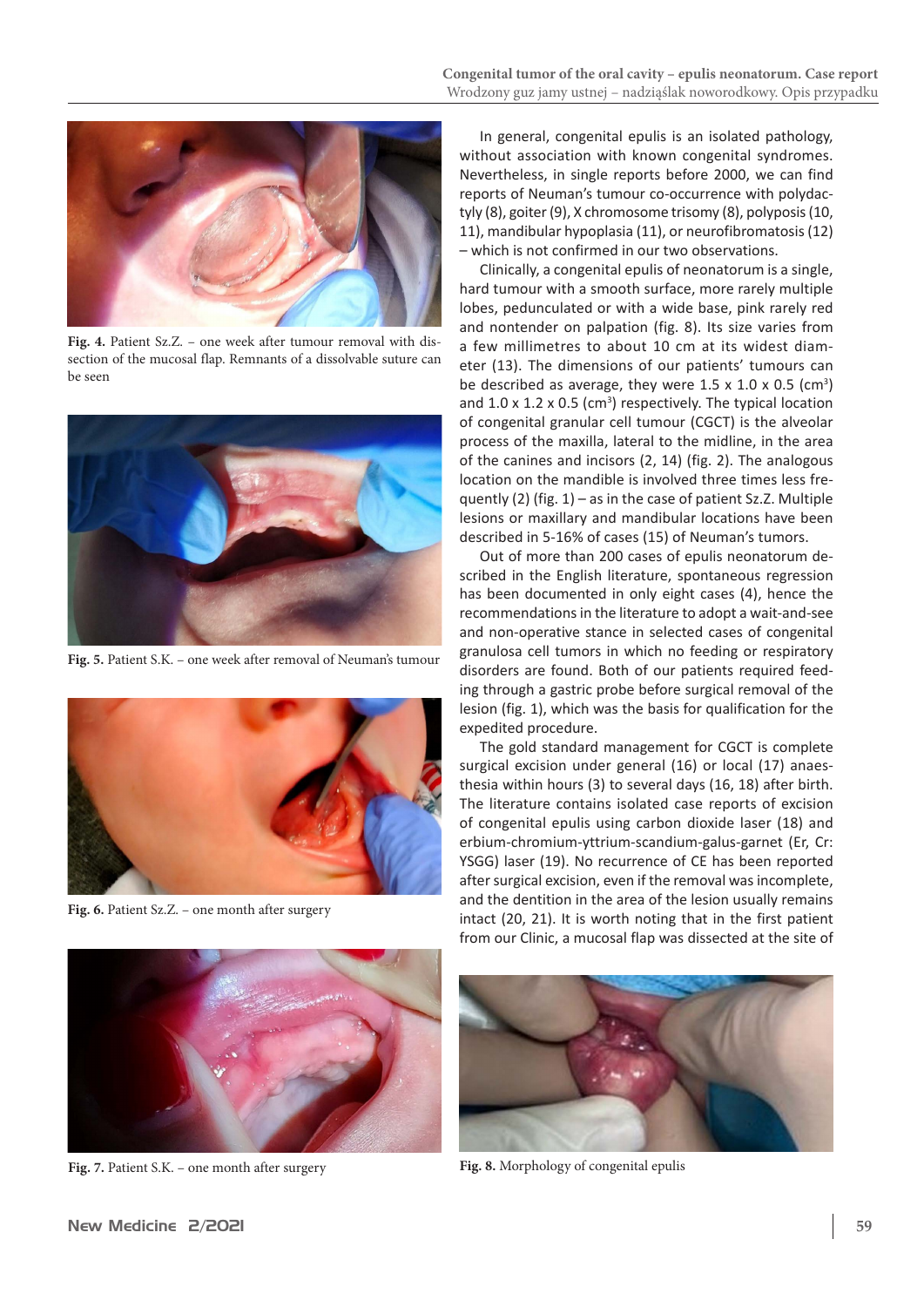the resected tumour and approximated with dissolvable sutures. In the second patient simple excision was used, leaving the wound to heal by granulation. In both cases, healing was normal, without complications, with a very good aesthetic result (fig. 5, 6). By the time of publication, no tumour recurrence had been observed. A single case of a hypoplastic deciduous left incisor, premolar and maxillary first molar in the region in which a 2.5 cm CGCT was surgically removed 11 days after birth was described (22). During the surgical procedure, the mucoperiosteal flaps were elevated, which, according to the authors, may have impaired the development of these three deciduous teeth. Bearing in mind the above report, both our patients were referred to the Children's Dental Clinic for dental check-up during the period of eruption of deciduous teeth.

## **Conclusions**

Congenital epulis of the newborn is a benign tumour with no reported history of metastasis (1-23). Due to its location and size, it may cause mechanical obstruction of the oral cavity leading to feeding difficulties, cyanosis, dyspnoea, and in the perinatal/postnatal period may be the cause of death due to asphyxia (2, 3). Very small lesions are asymptomatic and sometimes regress spontaneously (4). Large lesions disrupting feeding and breathing require expedited surgical intervention, i.e. simple surgical excision under local or general anaesthesia (16, 17). Surgical excision is curative and no recurrence has been reported in long-term postoperative follow-up (16-19). Excision of the tumour is a safe procedure (23), and allows rapid implementation of breastfeeding. CGCT do not correlate with congenital syndromes, so patients do not require genetic counselling (4). Differential diagnosis includes teratomas, odontogenic tumours, neurodermal tumours, hemangiomas, rhabdomyomas, fibromas, myoblastomas, or dermoid cysts (1-3, 6). Postoperative histopathological examination is the gold standard for statement of a definitive diagnosis (2, 3, 13, 16).

#### **Conflict of interest Konflikt interesów**

None Brak konfliktu interesów

## **Correspondence Adres do korespondencji**

\*Karolina Raczkowska-Łabuda Klinika Otolaryngologii Dziecięcej Warszawski Uniwersytet Medyczny ul. Żwirki i Wigury 63A 02-091 Warszawa tel.: (+48) 514-664-393 raczkowska.labuda@gmail.com

#### **References/Piśmiennictwo**

- 1. McGuire T, Gomes P, Frelich M, Sandor K: Congenital Epulis: A Surprise in the Neonate. J Can Dent Assoc 2006; 72: 747-750.
- 2. Sowa A, Borszewska-Kornacka M, Małdyg J, Dębska M: Congenital epulis of a newborn twin – a case report. Ginekologia Polska 2013; 8: 733-736.
- 3. Kumar RM, Bavle RM, Umashankar DN, Sharma R: Congenital epulis of the newborn. J Oral Maxillofac Pathol 2015; 19(3): 407.
- 4. Ritwik P, Brannon RB, Musselman RJ: Spontaneous regression of congenital epulis: a case report and review of the literature. J Med Case Reports 2010; 4: 331.
- 5. Khattala K, Rami M, Elmadi A et al.: A case report of a huge congenital granular cell epulis operated under local anesthesia. Pan Afr Med J 2012; 12: 105.
- 6. Bosanquet D, Roblin G: Congenital Epulis: A Case Report and Estimation of Incidence. International Journal of Otolaryngology 2009; 2009: Article ID 508780.
- 7. Jain N, Sinha P, Singh L: Large Congenital Epulis in a Newborn: Diagnosis and Management. Ear, Nose & Throat Journal 2020; 99(7): NP79-NP81.
- 8. Kim ES, Gross TL: Prenatal ultrasound detection of a congenital epulis in a triple X female fetus: a case report. Prenat Diagn 1999; 19(8): 774-776.
- 9. Sarihan H, Gedík Y, Mocan H et al.: Congenital epulis. Case report. Scand J Plast Reconstr Surg Hand Surg 1995; 29(1): 77-79.
- 10. Ophir D, Marshak G: Congenital granular cell epulis causing polyhydramnios. Head Neck Surg 1985; 7(5): 427-430.
- 11. Koch BL, Myer C, Egelhoff JC: Congenital epulis. AJNR Am J Neuroradiol 1997; 18(4): 739-741.
- 12. Hoyme HE, Musgrave SD, Browne AF, Clemmons JJ: Congenital oral tumor associated with neurofibromatosis detected by prenatal ultrasound. Clin Pediatr (Phila) 1987; 26(7): 372-374.
- 13. Song WS, Kim JW, Kim YG, Ryu DM: A case report of congenital epulis in the fetus. J Oral Maxillofac Surg 2005; 63(1): 135-137.
- 14. Neville BW, Damm DD, Allen CM, Bouquot JE: Oral and maxillofacial pathology. Saunders/Elsevier, St. Louis 2009: 537-539.
- 15. Charrier JB, Droullé P, Vignaud JM et al.: Obstructive congenital gingival granular cell tumor. Ann Otol Rhinol Laryngol 2003; 112(4): 388-391.
- 16. Silva GC, Vieira TC, Vieira JC et al.: Congenital granular cell tumor (congenital epulis): a lesion of multidisciplinary interest. Med Oral Patol Oral Cir Bucal 2007; 12(6): E428-430.